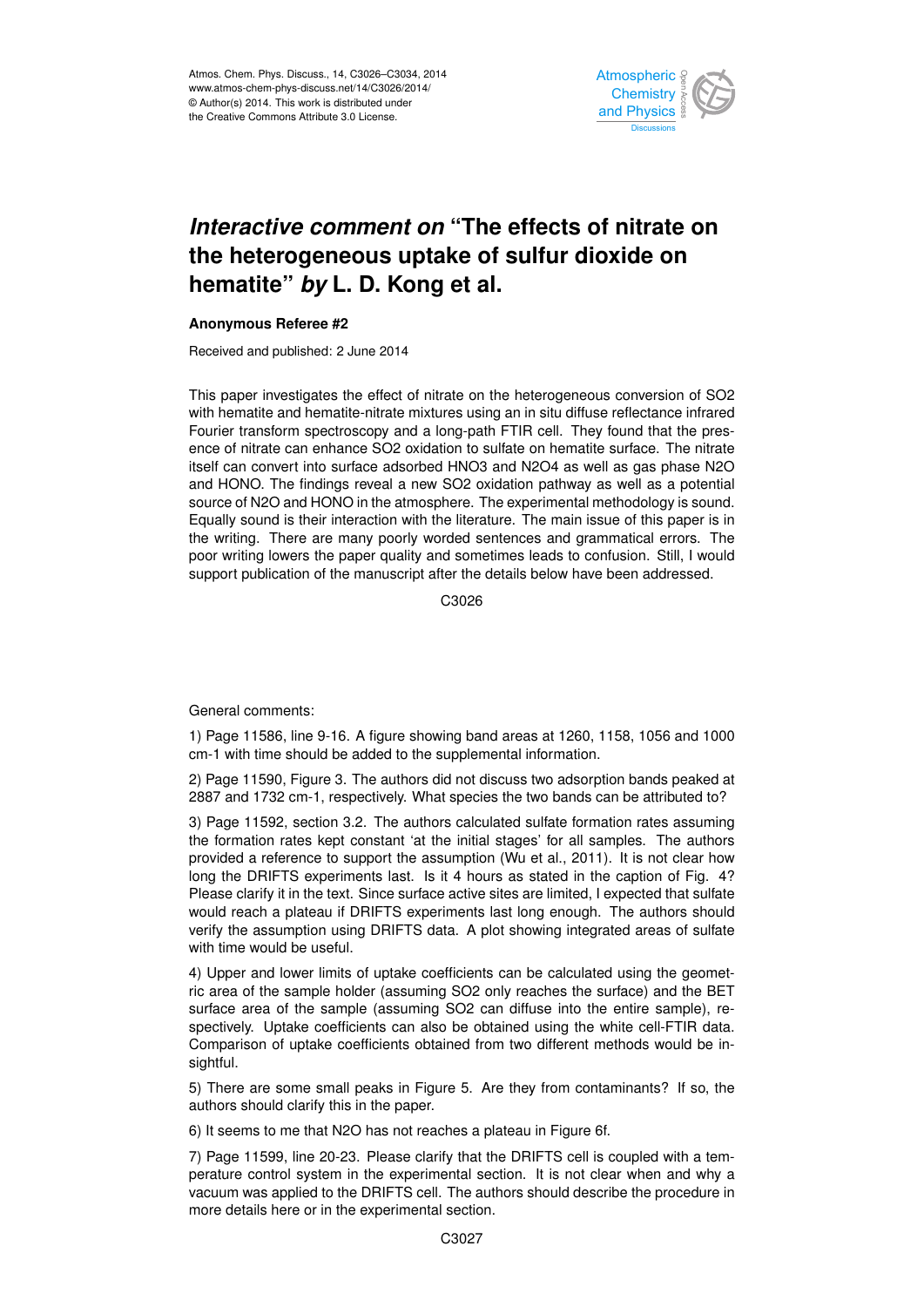8) Surface-adsorbed water usually greatly affects heterogeneous reaction. In this study, all of the samples were placed in a desiccators at 68% RH before use. But in DRIFTS experiment, the chamber was purged with argon (dry?) for 1 h, and then the gaseous reactants (dry?) were introduced into the chamber. I assume that these processes would cause a loss of surface adsorbed water and DRIFTS spectra could provide information regarding this. The authors should show and discuss the band attributed to surface adsorbed water (around 1640 cm-1). This may provide more information regarding how water is involved in the heterogeneous reaction.

Specific comments:

- 1) Page 11578, line 4, on heterogeneous reactions
- 2) Page 11578, line 6, at 298 k are investigated
- 3) Page 11578, line 9, in heterogeneous reactions of
- 4) Page 11578, line 11-12, delete 'revealing that. . ...to sulfate'

5) Page 11578, line 12-14, rephrase the sentence 'the result indicate. . ...on hematite'. Redundant words in 'favor the enhancement'

6) Page 11578, line 16, change 'average' to 'averaged'. Same applied to page 11593, line 3, line 7; page 11599, line5, line 28; page 11604, line 27; Figure 4 & 9 in captions and Y-axis labels.

- 7) Page 11579, line 5, in cloud and fog droplets
- 8) Page 11579, line 12, in cloud and fog droplets are insufficient to
- 9) Page 11579, line 17, on aerosols has therefore received increasing attention
- 10) Page 11579, line 23, the underlying mechanisms of sulfate formation
- 11) Page 11579, line 26, but little attention has been paid
- 12) Page 11580, line 5-6, change their sizes, optical and hygroscopic properties as C3028

well as lifetime in the atmosphere

13) Page 11580, line 14, has implications for global climate as well as carbon and nitrogen cycles

- 14) Page 11580, line 19, enhances hydroscopic properties and original particles
- 15) Page 11580, line 18-22, split the sentence into two
- 16) Page 11580, line 22, little attention has
- 17) Page 11580, line 23, on heterogeneous reactions of
- 18) Page 11581, line 3-4, The results revel a potential pathway of sulfate formation
- 19) Page 11581, line 8, will also help to elucidate the formation
- 20) Page 11581, line 19, nitrate on heterogeneous reactions
- 21) Page 11581-11582, all of the prepared samples were kept
- 22) Page 11582, line 6, were recorded using a Nicolet

23) Page 11582, line 8, delete redundant word ', just'. Same applied to page 11592, line 22; page 11596, line 26

24) Page 11582, line 9-10, A 30-mg sample was place into the ceramic sample holder

25) Page 11583, line 4, before a ample

26) Page 11583, line 5, A 30-mg sample was place in a

27) Page 11583, line 13-14, were recorded using a

28) Page 11583, line 16-17, A single-beam spectrum collected prior to the SO2 exposure was used as the reference spectrum

29) Page 11583, line 17-18, In order to trace gaseous products, a long reaction time (up to 20 h) was adopted in some experiments.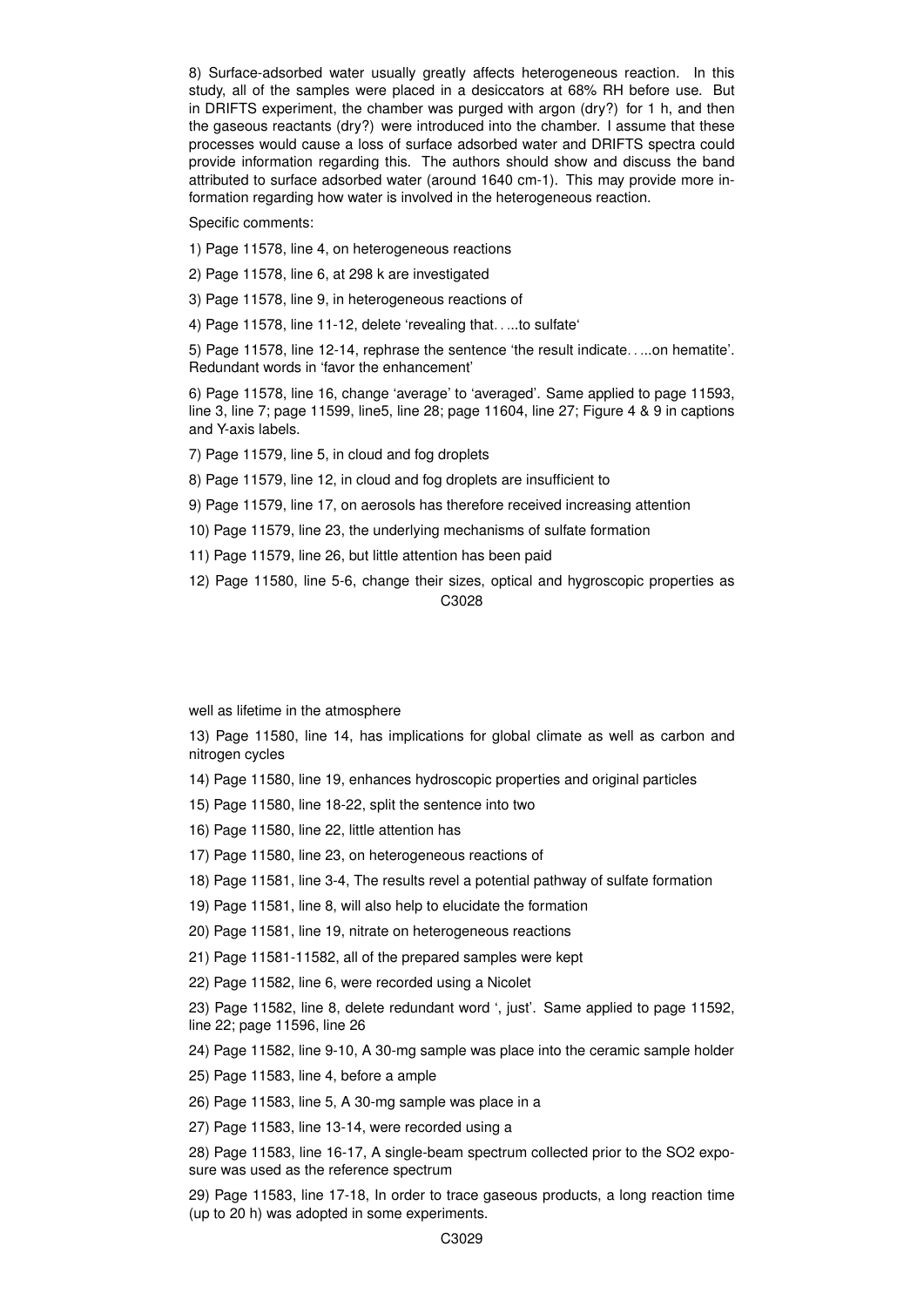30) Page 11583, line 19, SO2 have a

31) Page 11585, line 6-7, A blank analysis was performed prior to running a sample analysis

32) Page 11585, line 18, delete 'as can be seen in Fig. 1a,'

33) Page 11585, line 21, assigned to adsorbed bisulfate

34) Page 11586, line 6-7, The peak at 1335 cm-1

35) Page 11586, line 10, peak fitting using a combination of

36) Page 11586, line 12, 1158 cm-1 simultaneously increase

37) Page 11586, line 15, and then slightly decreases in intensity

38) Page 11586, line 18, bisulfate and sulfate adsorbed on

39) Page 11586, line 19, spell out 'PDFTIR'

40) Page 11586, line 22, after drying of a hematite layer

41) Page 11586, line 24 He suggested that the conversion

42) Page 11586, line 28, sulfate changed from

43) Page 11586, line 29, on {012} and {1m0} surfaces

44) Page 11587, line 1, and they suggested

45) Page 11587, line 3, delete "obviously". Please delete most "obviously" and "clearly" in the paper. They are redundant words.

46) Page 11587, line 4, remains controversial

47) Page 11587, line 15, along with consumption of

48) Page 11587, line 24, in this region because of the increase of

C3030

49) Page 11587, line 26, HSO3- and SO32-. Same applied to page 11595, line 12; page 11597, line 11; page 11601, line 16; page 11602, line 13

50) Page 11588, line 1, shows typical spectra

51) Page 11588, line 2, delete 'In Fig. 1b, '

52) Page 11588, line 4-5 be assigned to surface-coordinated

53) Page 11588, line 15, delete 'compared with that of hematite,'

54) Page 11588, line 17, delete 'as the reaction proceeds,'

55) Page 11588, lien 23-24, is composed of three major peaks at 1027, 1155 and 1094 cm-1.

56) Page 11589, line 6, are further oxidized in

57) Page 11589, line 11-12, should specify 'the same experiment'. Experiment with pure hematite or FN-24?

58) Page 11589, line 12, Figure 3 shows DRIFTS

59) Page 11589, line 13, delete 'increasing'

60) Page 11589, line 14, delete 'in the same experiment. As shown in Fig. 3. '

61) Page 11590, line 2, delete 'product'

62) Page 11590, line 4, at 1716, 1697, 1686 and 1676 cm-1

63) Page 11590, line 8-9, reverse the listing order as well

64) Page 11590, line 10-11, This result confirms that adsorbed HNO3

65) Page 11590, line 12, The formation of HNO3-H2O complexes

66) Page 11590, line 14-15, no gas phase HNO3 was observed in White cell-FTIR experiments as discuss later.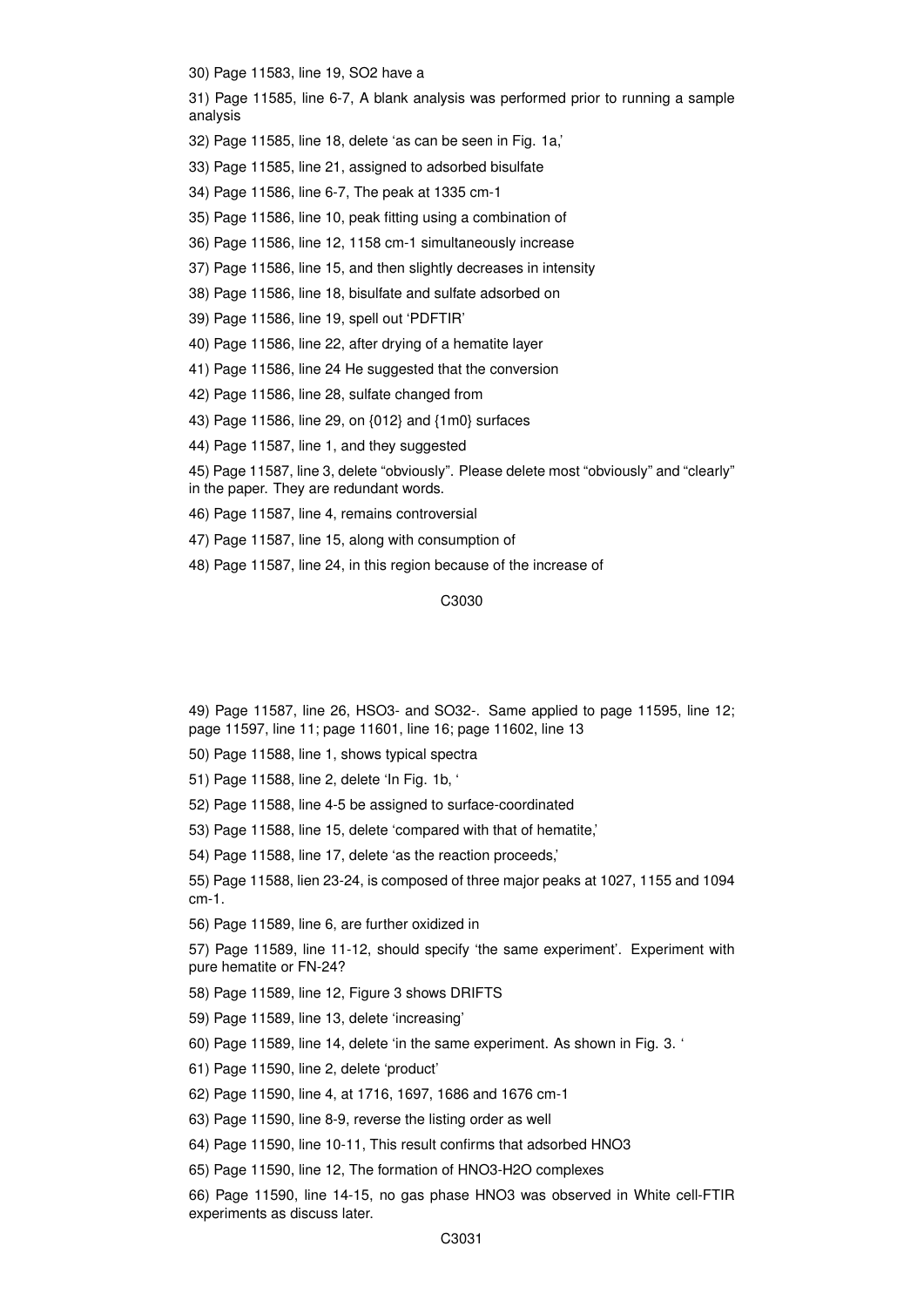67) Page 11590, line 15-16, molecularly adsorbed nitric acid.

68) Page 11590, line 17, in previous reports

69) Page 11590, line 26, compared to previous studies

70) Page 11590, line 27-29, rephrase 'which may suggest. . ..interactions with H2O'. change 'is interacting with' to 'interacts with'. Either delete 'may' or 'perhaps'

71) Page 11591, line 1-3, particle surface with nitric acid and H2O present. This is consistent with the face that no gas phase N2O4 was detected in While cell-FTIR experiments as discuss later.

72) Page 11591, line 12, are stretching vibration modes of isolated surface

73) Page 11591, line 13, ions of octahedral sites and tetrahedral sites

74) Page 11591, line 14, that surface OH groups

75) Page 11591, line 15, are reaction active sites

76) Page 11591, line 17, slowly increases in intensity

77) Page 11591, line 21, surface-adsorbed HNO3 discussed earlier.

78) Page 11591, line 22, delete 'mentioned above clearly'

79) Page 11592, line 3-4, All of the DRIFTS experiments

80) Page 11592, line 13, of different reaction product

81) Page 11592, line 14, one another, the peaks were deconvoluted before integration in some experiments.

82) Page 11592, line 16, since O2 was in great excess compared to SO2

83) Page 11593, line 4, delete 'as shown in Fig. 4,'

84) Page 11593, line 10, delete 'under the same reaction conditions'

C3032

85) Page 11593, line 13-14, the reaction behavior of SO2 adsorbed on hematite

86) Page 11593, line 15, should receive close attention

87) Page 11593, line 16, in ambient particles

88) Page 11593, line 19, and possible gaseous

89) Page 11593, line 22, from exposure of the FN-24 sample

90) Page 11594, line 1-2, but different rates of SO2 consumption

91) Page 11594, line 5, and the FN-24 sample

92) Page 11594, line 6, with the rate of sulfate formation observed in DRIFTS experiments.

93) Page 11594, line 10, to lower concentrations of SO2.

94) Page 11594, line 11, although adsorbed HNO3

95) Page 11594, line 13, observed in White cell-FTIR

96) Page 11594, line 15, from exposure of the FN-90 sample

97) Page 11594, line 16, was obtained

98) Page 11594, line 25, the degradation of primary

99) Page 11595, line 4, delete 'detectable'. Same applied to line 8-9

100) Page 11595, line 5, It is possible that gaseous NO

101) Page 11595, line 14-18, split into two sentences. 'many more reduced' change to 'much more reduced', 'longer' change to 'long'

102) Page 11595, line 25, surface of FN samples placed in the White cell.'

103) Page 11596, line 1, White cell-FTIR and DRIFTS techniques